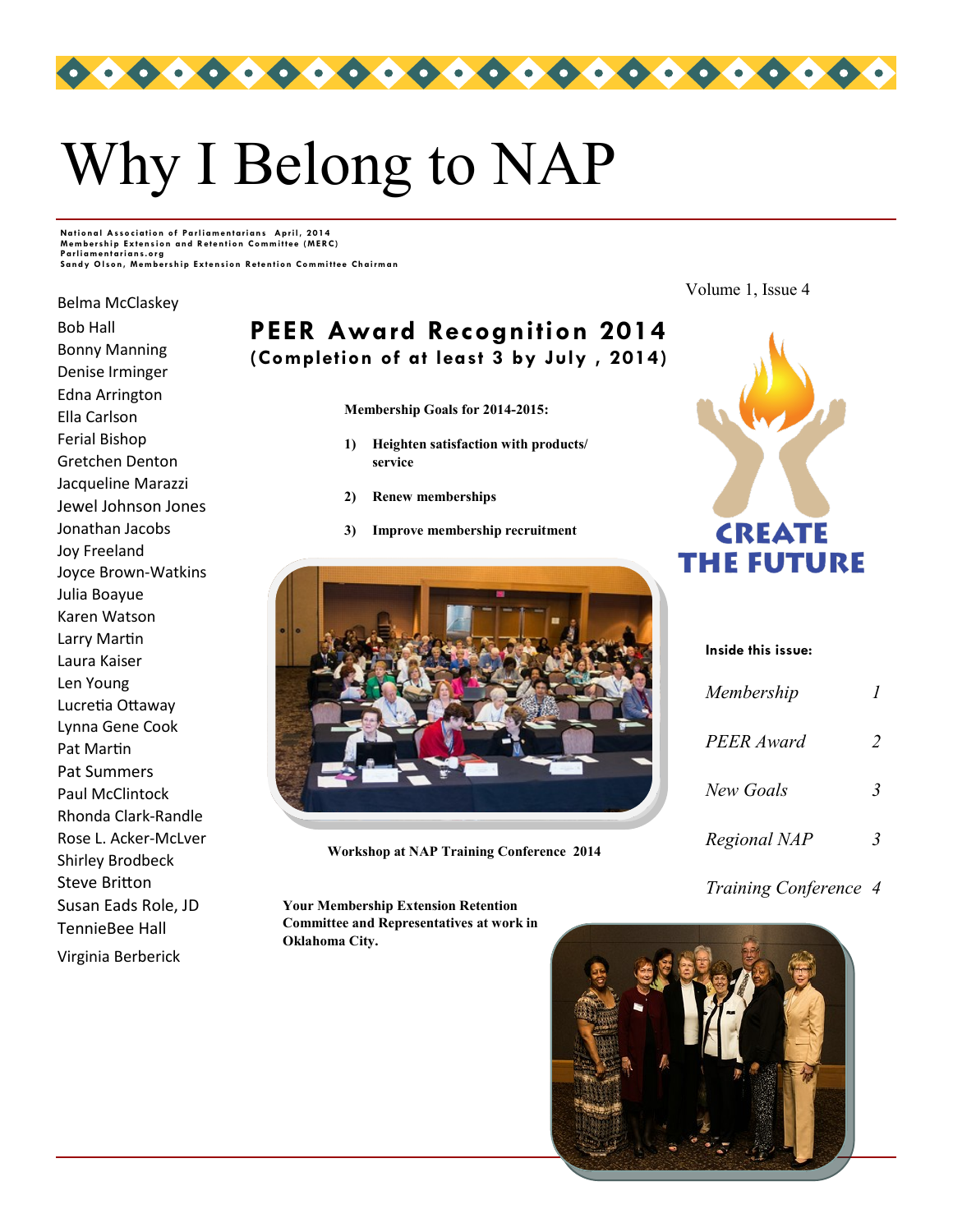

# **PEER Award**



#### **NATIONAL ASSOCIATION OF PARLIAMENTARIANS® PEER Award September 10, 2013 to July 1, 2015**

The following eleven (11) items are designed to encourage our members to be actively

involved in the education and enhancement of a parliamentarian. Please attempt to accomplish as many of these activities as possible during the next several months. Once the activities are completed, record them on the form below by **July 1, 2015 S**ubmit the form to the NAP Membership Extension-and Retention (MERC) Chairman Sandy Olson at solson15@msn.com. You will receive a reply. Those who have completed a total of 6 items by July 1, 2015 will receive recognition at the NAP Convention. Completion of ten activities by July 1, 2015 will be honored at the NAP Convention. **Good luck and enjoy your active participation in these activities!**

|        | 1. Bring in two new NAP members (your name should appear on the membership application as their sponsor). |  |  |  |  |  |
|--------|-----------------------------------------------------------------------------------------------------------|--|--|--|--|--|
| Names: |                                                                                                           |  |  |  |  |  |
|        |                                                                                                           |  |  |  |  |  |

2. Convince two former members to rejoin NAP (your name should appear on the membership application as their sponsor). Names:

3. Be a member of a unit that maintains its current membership level through July 1, 2014. Name of unit: Membership on September 10, 2013: Membership on July 1, 2014:

4. Present a program as part of a new workshop to gain new members.

Name of program: When/Where given:

5. Present a parliamentary program at a civic, fraternal, or church event. Name of program:  $\Box$  Date/Place:  $\Box$  Organization:  $\Box$ Date/Place: \_\_\_\_\_\_\_\_\_\_\_\_\_\_\_\_ Organization: \_\_\_\_\_\_\_\_\_\_\_\_\_\_\_\_\_\_ **Please send a short description of the program. Five will present at the Biennial Convention 2015.**

| 6. Serve as judge or instructor for a youth or youth partnership organization. Date/Place: |  |
|--------------------------------------------------------------------------------------------|--|
| Organization:                                                                              |  |

| 7. Write an article for an association or district newsletter or for the <i>National Parliamentarian</i> . |
|------------------------------------------------------------------------------------------------------------|
| Name of article:                                                                                           |
| When published:                                                                                            |

Where published:

|                  |  |  | 8. Present a program at an association, district or national meeting. |  |
|------------------|--|--|-----------------------------------------------------------------------|--|
| Name of program: |  |  |                                                                       |  |
| Date/Place:      |  |  |                                                                       |  |

9. Serve as an officer in a unit or association/province.

Officer:

Unit/Association/Province:

| 10. Attend at least 50 percent of the association/province meetings. |  |
|----------------------------------------------------------------------|--|
| Dates of attendance:                                                 |  |
| Dates of meetings:                                                   |  |
| Association/province:                                                |  |

11. Work with a unit or combination of members at large to host a public workshop (either electronically or in person). Dates of workshop:\_\_\_\_\_\_\_\_\_\_\_\_\_\_\_\_\_\_\_\_\_\_\_\_\_\_\_\_\_\_\_\_Unit or MALs participating:\_\_\_\_\_\_\_\_\_\_\_\_\_\_\_\_\_\_\_\_\_\_\_\_\_\_\_\_\_\_\_\_\_\_\_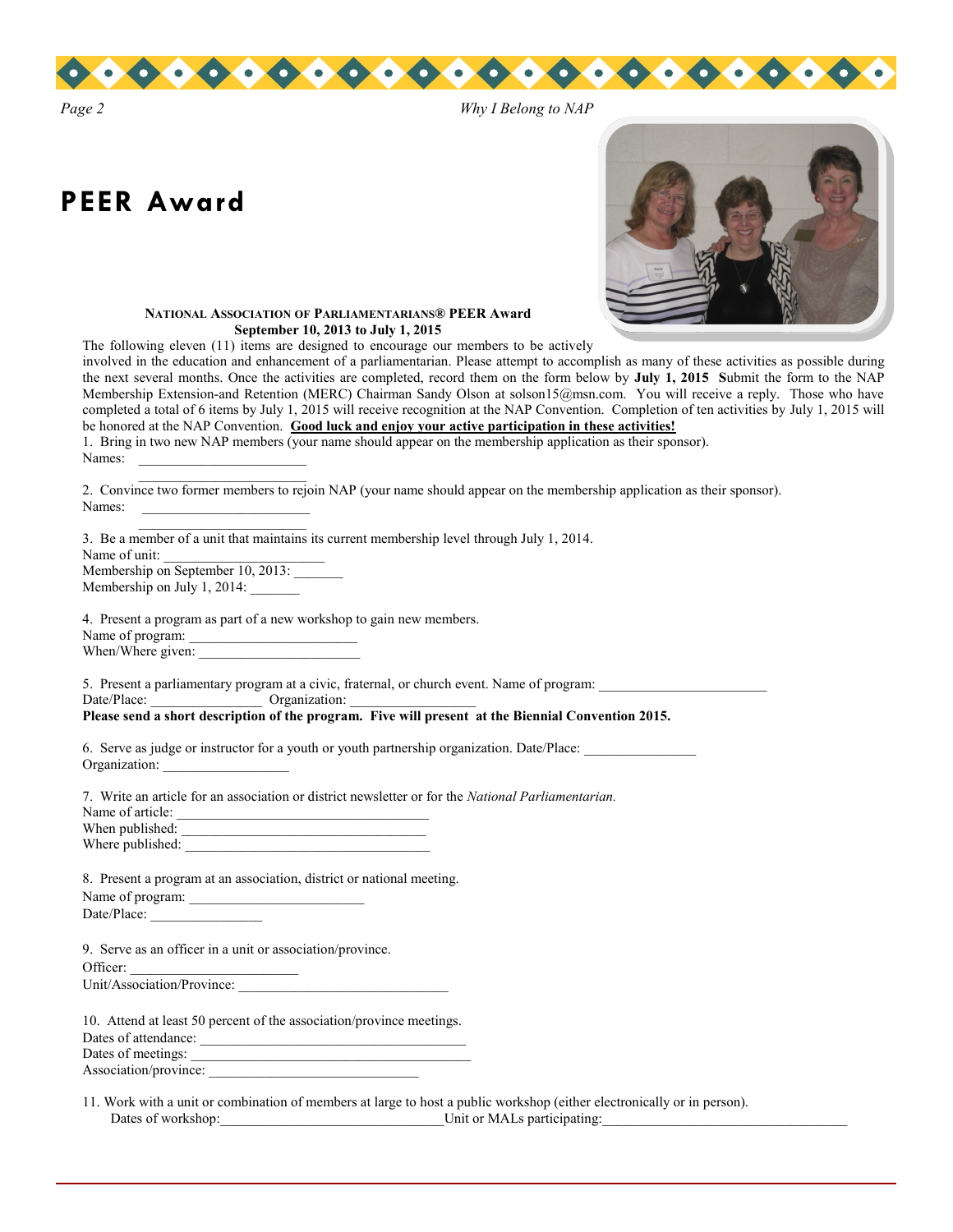

# **NAP Strives for Growth and Satisfaction in Membership**

**Your directors have taken on some new goals as directed by the NAP Board of Directors at their meeting in Oklahoma City. The following are the goals and possible ideas for successful completion. Please see if some of these will fit into your unit or association's calendar.**

#### **Goal 1: Heighten satisfaction with NAP products/service:**

Update NAP educational material on special needs Have updated NAP materials available and reinstitute discount for members and associations, etc. Encourage members to take webinars and encourage qualified members to teach webinars Give the NAP staff a pat on the back for good service Get more publicity on NAP products in newsflashes, as well as incorporating a search engine for the website directory of products and a link to the products in district and association newsletters Exhibit and sale updated NAP parliamentary materials at targeted partnership activities—list of possibilities: AARP, PTA, Clerks Association, Toastmasters, Sororities, Acquire a list of recommended NAP educational materials for sale at the exhibits

Have a professional logo tablecloth, banner, etc. for the exhibits located at headquarters for checkout purposes Have available to partners copies of the Why I Belong to NAP videos and display at the exhibit

#### **Goal 2: Renewal of members**

Send members a thank you for being a member Create the let's keep family together attitude in NAP Create a pin Make calls to MALs inviting them to association and district conferences

#### **Goal 3: Improve membership recruitment**

Exhibit and sell materials at created partnership activities

Contact those teaching a basic course, get a list from association presidents, and list methods like "The Roadmap to Membership" that others could use for teaching the basic parliamentary course—publish a list in district newsletters

## **NAP Regional Events**

**District 1 Northeast—**William "Bill" E. Starkey, Director

**District 2 Capital**—Darlene T. Allen, District Two Director announces the Conference October 3-5, 2014, Hilton Washington DC North, Gaithersburg. Modules: to be announced

**District 3 Southern**—Nancy Dauster, Director announces the Conference in South Carolina. Modules: to be announced

**District 4 Great Lakes**—Joyce Brown-Watkins, Director announces the Conference—April 17-19, 2015— Modules: to be announced

**District 5 Great Plains**—Denise Irminger, Director announces successful conference completed in June 2014.

**District 6 Red River Connection**—Daniel Ivey-Soto, Director, announces Conference April 17-19, 2015 at Albuquerque, NM. Modules: to be announced

**District 7 Northwest—**Alice Bartelt, Director, announces the Conference will be held April 25, 2015 in Seattle. Modules: to be announced

**District 8 Rocky Mountain Asia-Pacific**—John Hohlbauch, Director, announces the Conference, **July 23- 25, 2015,** South Pointe Hotel and Casino, Las Vegas, NV.



**NAP District Directors**

**Which conference are you attending?**